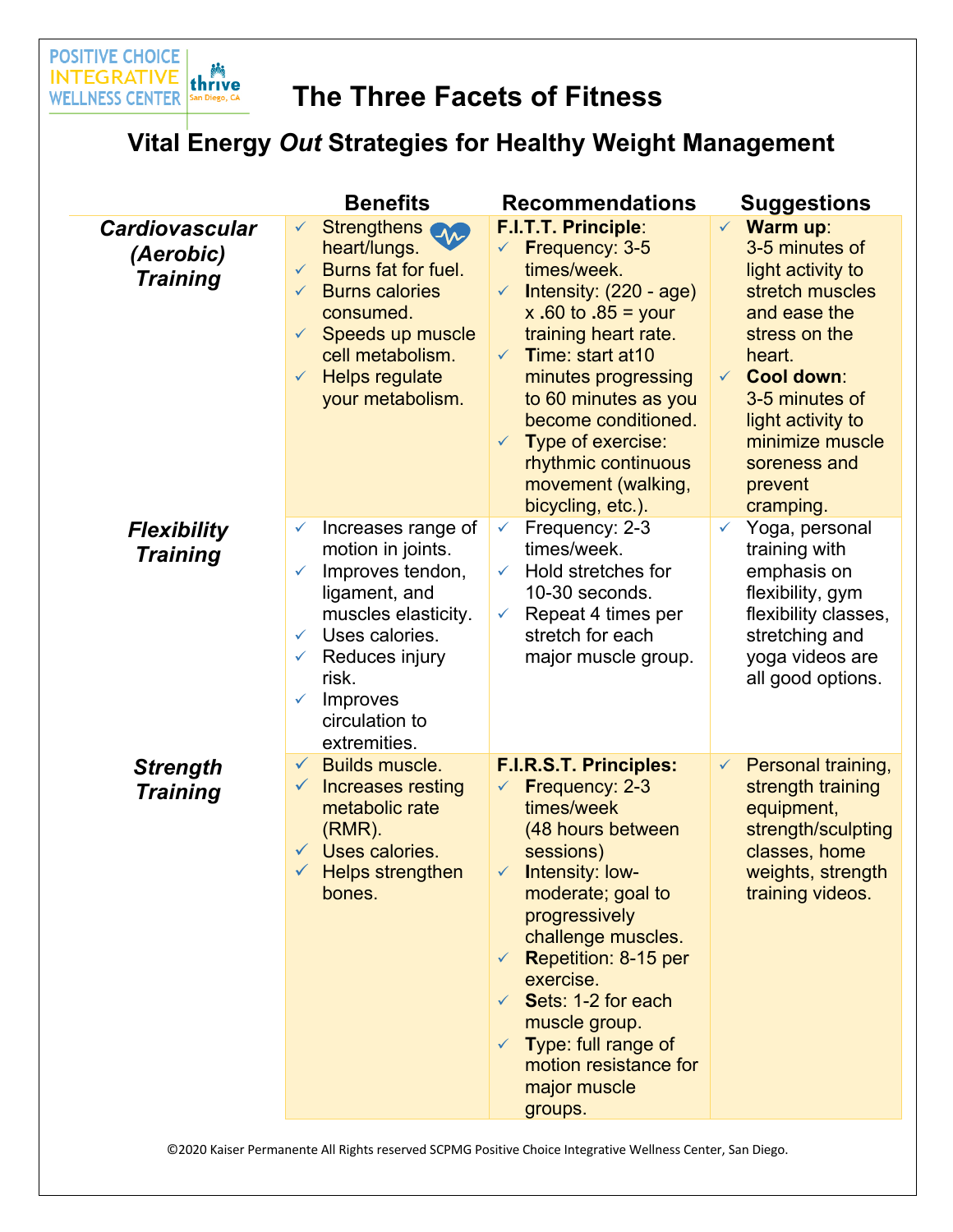| <b>Major Muscle</b><br><b>Groups</b>                                  | $\checkmark$ Legs (quadriceps, hamstrings, etc.)<br><b>Gluteals</b><br>Calves<br>$\checkmark$ Chest (pectorals)<br>Back (latissimus, dorsi, rhomboids, trapezius, etc.)<br>✓<br>$\checkmark$ Shoulders (deltoids, etc.)<br>$\checkmark$ Arms (triceps, biceps, etc.)<br>Core (abdominals, obliques, erector, spinae)<br>$\checkmark$                                                                                                        |
|-----------------------------------------------------------------------|---------------------------------------------------------------------------------------------------------------------------------------------------------------------------------------------------------------------------------------------------------------------------------------------------------------------------------------------------------------------------------------------------------------------------------------------|
| <b>Physical Activity</b><br><b>Guidelines for</b><br><b>Americans</b> | Moderate Intensity: $\geq$ 150 - 300 minutes (2.5 -5 hrs.) a week.<br>✓<br>Vigorous Intensity: $\geq$ 75 -150 minutes (1.25 – 2.5 hrs.) a week.<br>Muscle-strengthening activities involving all major muscle groups<br>$\geq$ 2 days per week.                                                                                                                                                                                             |
| How do I Safely<br>Exercise?                                          | Understand the risks but be confident that physical activity can be<br>✓<br>safe for almost everyone.<br>Choose the right types of physical activity that are appropriate for<br>✓<br>your current fitness level and health goals.<br>Increase physical activity gradually over time by starting with low<br>$\checkmark$<br>lower-intensity activities and gradually increasing<br>intensity,<br>duration, and frequency of exercise       |
| Do I still need to<br>exercise to just<br>maintain weight?            | A combination of diet and exercise helps maintain or increase fat-free<br>mass and keeps your resting metabolic rate elevate. Compared to dieting<br>alone, a combination of exercise and a healthy diet leads to a larger<br>percentage of fat loss. Dieting alone causes a DECREASE in calorie-<br>burning muscle, which can lower your metabolism. Obviously, this makes<br>it harder to maintain your weight and harder to lose weight! |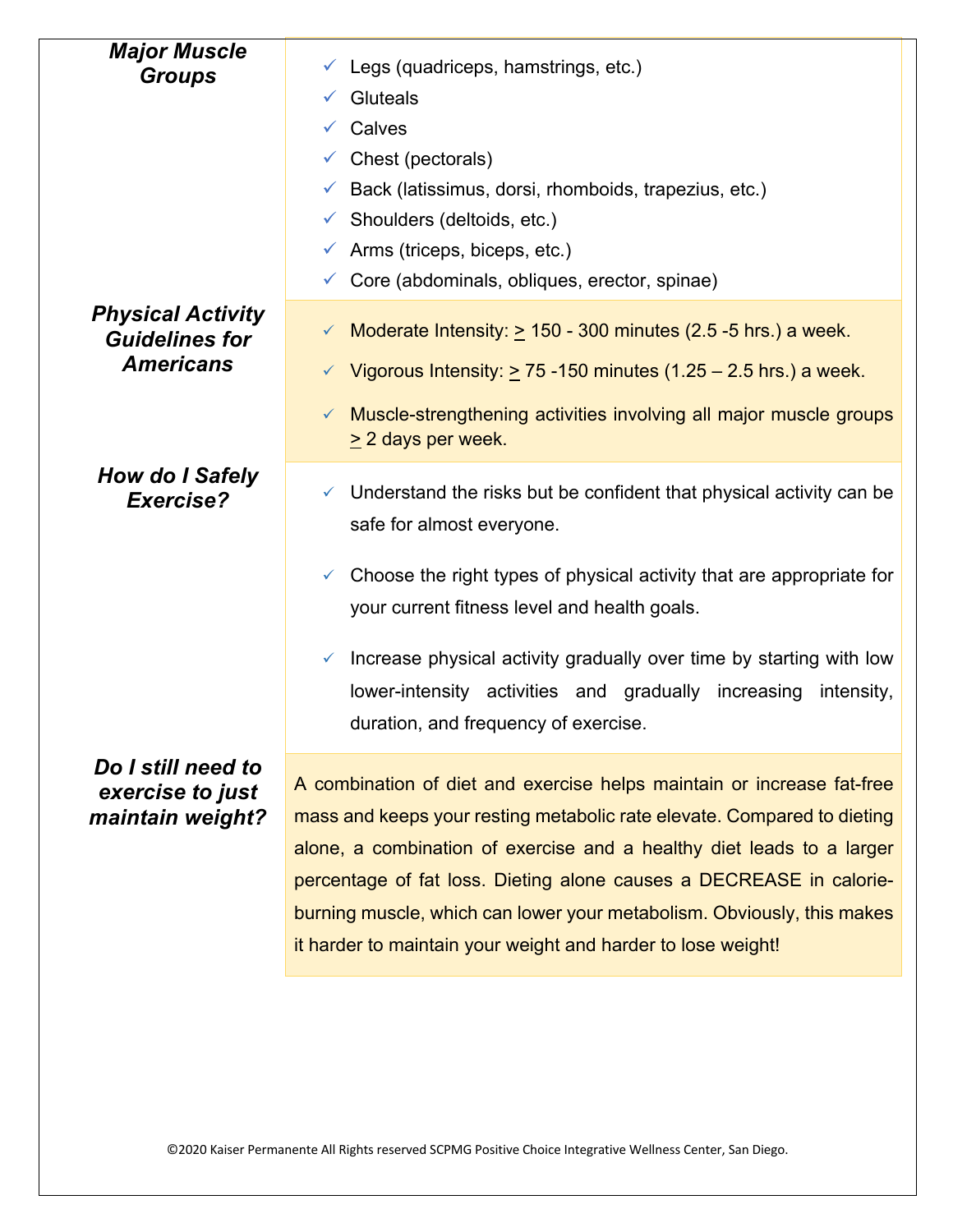### *My Maintenance* **Cardiovascular Activity Log**

**Examples:** walking, running, cycling, swimming, rowing, dancing, high-intensity interval training (HIIT), etc.

| <b>Date</b>                                                                                               | <b>Time</b>   | <b>Activity/Exercise Description</b> | <b>Intensity</b>           | <b>Duration</b> | <b>Distance/Steps</b> |  |
|-----------------------------------------------------------------------------------------------------------|---------------|--------------------------------------|----------------------------|-----------------|-----------------------|--|
| <b>Example</b><br>01/01/2020                                                                              | 6:30 am $(m)$ | Walked on the treadmill at gym.      | mild/moderate/vigorous     | 220 minutes     | $2.5$ (miles) / steps |  |
|                                                                                                           | am $/$ pm     |                                      | mild / moderate / vigorous | minutes         | miles / steps         |  |
| $\frac{1}{\sqrt{2}}$                                                                                      | am / $pm$     |                                      | mild / moderate / vigorous | minutes         | miles / steps         |  |
|                                                                                                           | am / $pm$     |                                      | mild / moderate / vigorous | minutes         | miles / steps         |  |
|                                                                                                           | am / $pm$     |                                      | mild / moderate / vigorous | minutes         | miles / steps         |  |
|                                                                                                           | am $/$ pm     |                                      | mild / moderate / vigorous | minutes         | miles / steps         |  |
|                                                                                                           | am / $pm$     |                                      | mild / moderate / vigorous | minutes         | miles / steps         |  |
|                                                                                                           | am / pm       |                                      | mild / moderate / vigorous | minutes         | miles / steps         |  |
| ©2020 Kaiser Permanente All Rights reserved SCPMG Positive Choice Integrative Wellness Center, San Diego. |               |                                      |                            |                 |                       |  |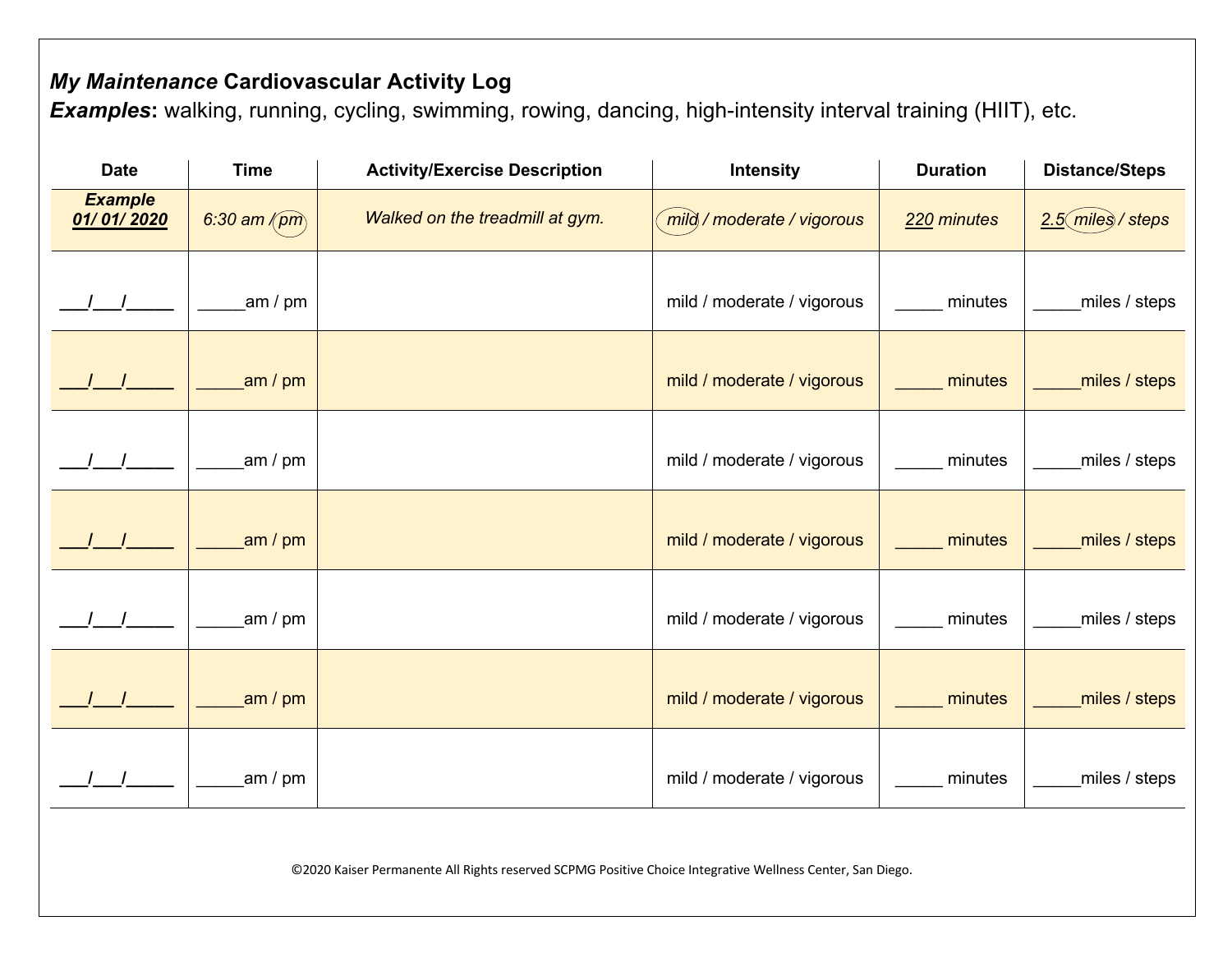### *My Maintenance* **Strength/Resistance Activity Log**

*Examples***:** bodyweight (yoga, Pilates), free-weights, weight machines, kettlebells, resistance bands, etc.

| <b>Date</b>                                                                                               | <b>Time</b>        | <b>Activity/Exercise Description</b>                                               | <b>Weight Progression</b>                             | <b>Repetitions</b> | <b>Sets</b>     |  |
|-----------------------------------------------------------------------------------------------------------|--------------------|------------------------------------------------------------------------------------|-------------------------------------------------------|--------------------|-----------------|--|
| <b>Example</b><br>01/01/2020                                                                              | $6:30$ am / $(pm)$ | Back: seated row, lateral pull-downs,<br>assisted pull-ups, wood-chops, deadlifts. | 10-50 lbs., 10-50 lbs.,<br>N/A, 7-20 lbs., 10-30 lbs. | 5-10 reps each     | $1$ set(s) each |  |
| $1 \quad 1$                                                                                               | am / pm            |                                                                                    |                                                       | reps each          | _set(s) each    |  |
|                                                                                                           | am / $pm$          |                                                                                    |                                                       | reps each          | set(s) each     |  |
|                                                                                                           | am / pm            |                                                                                    |                                                       | reps each          | set(s) each     |  |
| $1 \quad 1$                                                                                               | am / pm            |                                                                                    |                                                       | reps each          | set(s) each     |  |
|                                                                                                           | am / pm            |                                                                                    |                                                       | reps each          | set(s) each     |  |
| $\sqrt{1}$                                                                                                | am / $pm$          |                                                                                    |                                                       | reps each          | set(s) each     |  |
| $1 \quad 1$                                                                                               | am / pm            |                                                                                    |                                                       | reps each          | set(s) each     |  |
| ©2020 Kaiser Permanente All Rights reserved SCPMG Positive Choice Integrative Wellness Center, San Diego. |                    |                                                                                    |                                                       |                    |                 |  |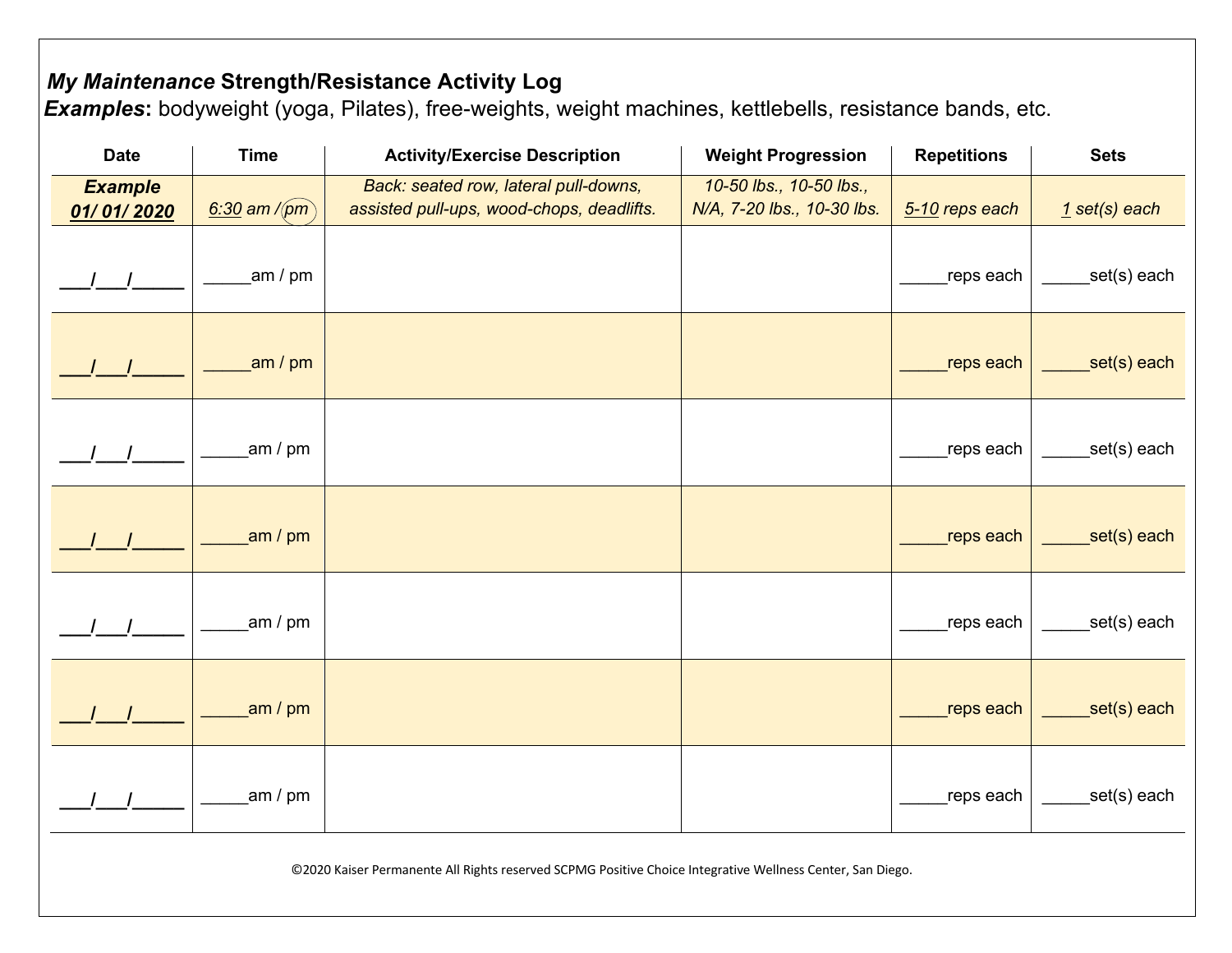### *My Maintenance* **Flexibility Activity Log**

*Examples***:** yoga, Pilates, stretch bands/straps, stretch machine/trainer, etc.

| <b>Date</b>                  | <b>Time</b>     | <b>Activity/Exercise Description</b> | <b>Areas of Focus</b> | <b>Intensity</b>                 | <b>Duration</b> |
|------------------------------|-----------------|--------------------------------------|-----------------------|----------------------------------|-----------------|
| <b>Example</b><br>01/01/2020 | $6:30$ am /(pm) | Beginners yoga class at the gym      | Back, neck, hips      | mild <i>Kmoderate</i> / vigorous | 60 minutes      |
|                              | am / pm         |                                      |                       | mild / moderate / vigorous       | minutes         |
|                              | am / $pm$       |                                      |                       | mild / moderate / vigorous       | minutes         |
|                              | am / pm         |                                      |                       | mild / moderate / vigorous       | minutes         |
|                              | am / $pm$       |                                      |                       | mild / moderate / vigorous       | minutes         |
|                              | am / pm         |                                      |                       | mild / moderate / vigorous       | minutes         |
|                              | am / pm         |                                      |                       | mild / moderate / vigorous       | minutes         |
|                              | am / pm         |                                      |                       | mild / moderate / vigorous       | minutes         |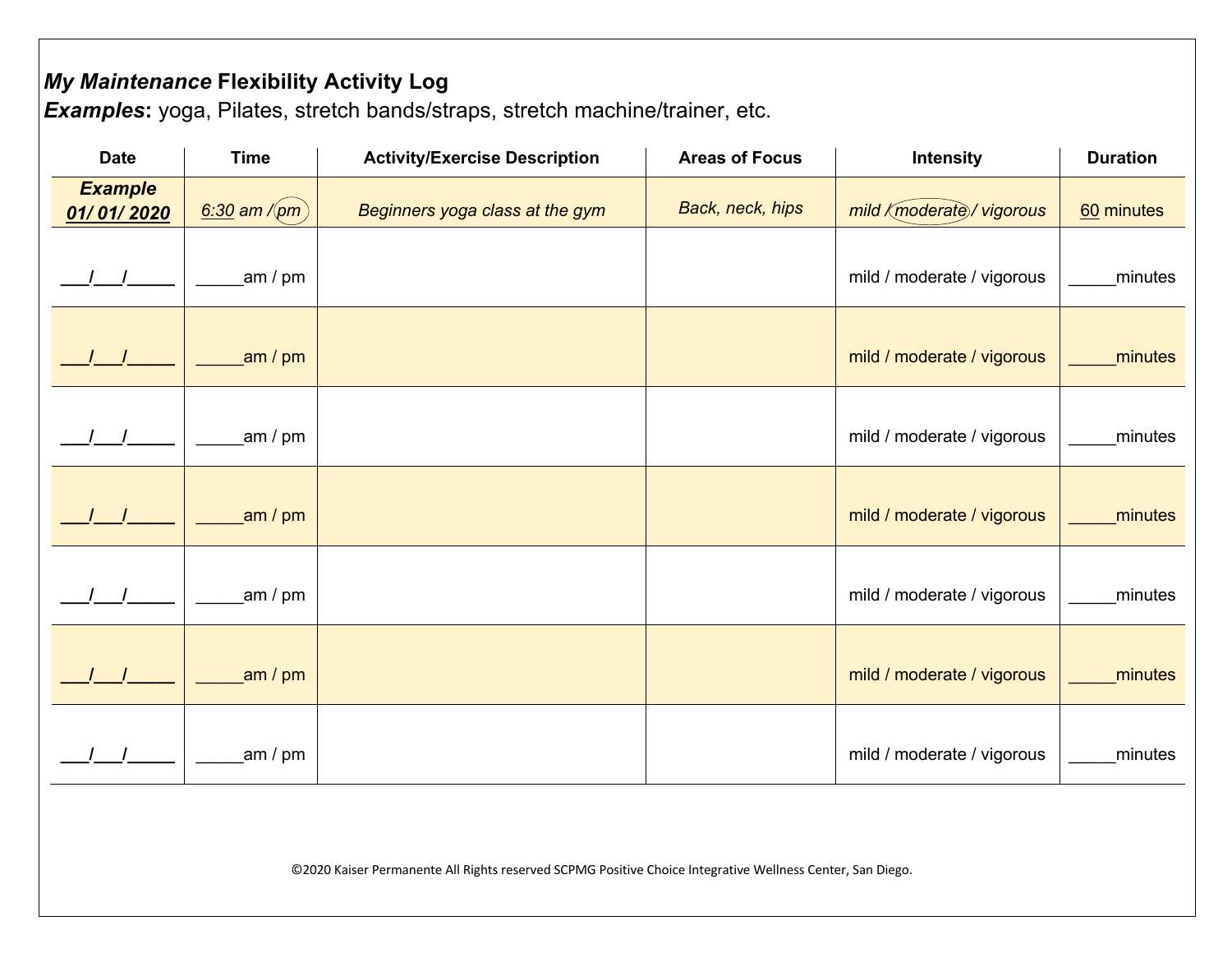### **Monitoring Exercise Intensity**

To maintain a healthy weight, both energy *in* through healthy nutrition and energy *out* through exercise are required. To receive optimal cardiovascular and metabolic benefits you will need to increase your heart rate during exercise and exercise within a recommended intensity range.

#### **What is My Target Heart Rate?**

**Moderate-Intensity Physical Activity**: The *Physical Activity Guidelines for Americans* suggest that for moderate-intensity physical activity, your *target heart rate* should be between 64% and 76% of your *maximum heart rate* and for vigorous-intensity physical activity, your target heart rate should be between 77% and 93% of your maximum heart rate.

To estimate your maximum age-related heart rate, subtract your age from 220.

**Example**: Moderate-intensity physical activity (target heart rate of 64%-76% of max heart rate)

- Age: 40
- *Maximum heart rate*: 220 40 years = 180 beats per minute (bpm)
- *Target heart rate*: 180 x 0.64 = **115 bpm** and 180 x 0.76 = **137 bpm**

To maintain moderate-intensity physical activity, a 40-year-old person's heart rate should remain between 115 and 137 bpm during physical activity.

**Example**: Vigorous-intensity physical activity (target heart rate of 77%-93% of max heart rate)

- Age: 40
- *Maximum heart rate*: 220 40 years = 180 beats per minute (bpm)

• *Target heart rate*: 180 x 0.77 = **139 bpm** and 180 x 0.93 = **167 bpm**

To maintain vigorous-intensity physical activity, a 40-year-old person's heart rate should remain between 139 and 167 bpm during physical activity.

**My max heart rate**: 220 - \_\_\_\_\_\_\_\_ (age in years) = \_\_\_\_\_\_\_\_\_\_bpm

**My** *moderate-intensity activity* **target heart rate range is between**:

 $_{\text{max}}$  heart rate) x 0.64 =  $_{\text{bpm}}$  and  $_{\text{max}}$  heart rate) x 0.76 =  $_{\text{bpm}}$ 

**My** *vigorous-intensity activity* **target heart rate is between**:

|  | (max heart rate) $\times$ 0.77 = | bpm and |  | (max heart rate) $\times$ 0.93 = | bpm |
|--|----------------------------------|---------|--|----------------------------------|-----|
|--|----------------------------------|---------|--|----------------------------------|-----|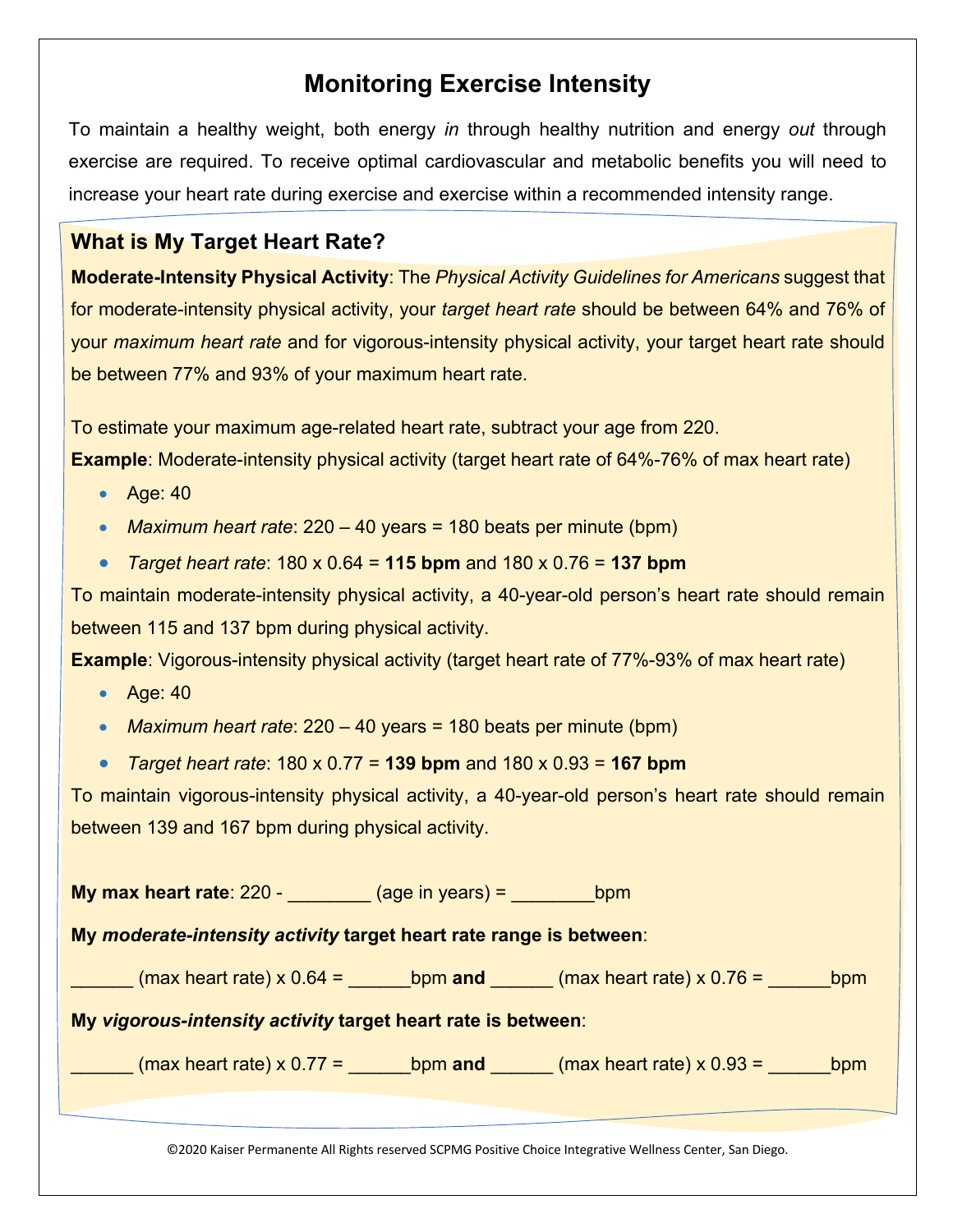### **The Rate of Perceived Exertion (RPE) Scale**

#### **What is the RPE Scale?**

The RPE scale helps you evaluate your internal comfort zone, or how you feel during the exercise session such as sensations of breathing, exertion, and even discomfort so that exercise is both effective and safe. No matter the physical activity, your exercise intensity should be within a comfortable range so that your fitness routine can progress.

### **Why use the RPE Scale if Checking Heart Rate is Effective?**

Although measuring heart rate is the most effective method for monitoring exercise intensity, accurately taking a pulse by hand, particularly during exercise, can be difficult to master. A smart watch or fitness band can more accurately read your heart rate without stopping the exercise, but these can be expensive. An easy way to estimate and monitor exercise intensity either alone or in combination with your heart rate, is by using the RPE Scale.

### **How Do I use the RPE Scale?**

The RPE is assessed upon a scale of 0 to 10 to rate the level of felt or perceived exertion. When using the RPE scale, it is important to remember that the rating of exertion is dependent on your bodily sensations or how you feel during the exercise.

#### **What is the Recommended Intensity Range?**

The recommended RPE range for most people is between 5 (moderate) and 8 (very hard). Your level of exertion should be both challenging to increase or progress your fitness, yet comfortable enough to maintain the duration of the exercise session.

#### **The RPE Scale is beneficial because:**

- **1.** When comparing your RPE to your heart rate (pulse), it provides a reinforcing confirmation that you are exercising at an effective intensity.
- **2.** Unlike taking your pulse, determining your RPE can be performed without stopping the exercise to check it which can maintain exercise momentum.
- **3.** There is no equipment needed to accurately measure your RPE whereas wearable smart heart rate monitoring devices can be expensive.
- **4.** Using the RPE scale can help you assess your fitness progression because your perception and tolerance of exercise intensity will change as you become more fit.
- **5.** Using the RPE scale can help you avoid uncomfortable and discouraging exercise sessions, making exercise more effective and enjoyable so the duration and frequency of exercise sessions can be maintained.